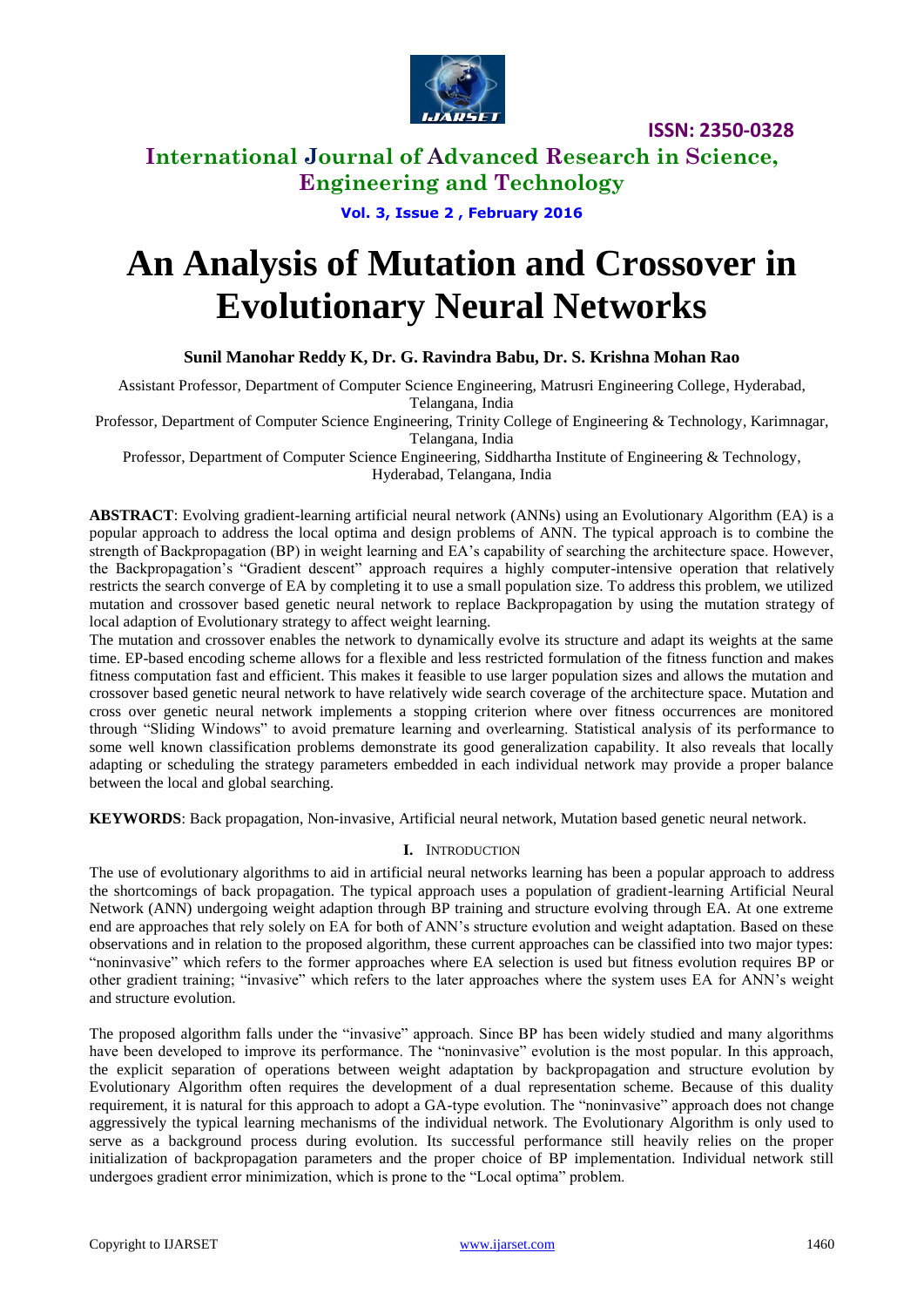

# **International Journal of Advanced Research in Science, Engineering and Technology**

**ISSN: 2350-0328**

# **Vol. 3, Issue 2 , February 2016**

On the other hand, the "invasive" approach relies solely on an Evolutionary Algorithm for the ANN evolution. Since weight adaptation and structure evolution are carried out directly using Evolutionary Algorithm perturbation function, efficient implementation of this approach avoids the mapping problem by representing individuals at the species level. By using direct representation and avoiding back propagation fitness evaluation, important back propagation operations are fast and make feasible the use of a bigger population size for more robust search coverage. One area that needs attention for this approach to be successful is the development of appropriate encoding scheme that supports strong causality and evolvability, allows fast and efficient fitness evaluation, and provides facilities for simultaneous structure evolution and weight adaptation.

Another important area that needs to be addressed is the development of an appropriate stopping criterion to avoid premature learning and overlearning. One major issue of the "noninvasive" approach is the reliance to dual representations in representing BP-GA-aware ANNs. Finding a proper interpretation function to map ANN's genotype to phenotype is a big challenge due to the possible occurrence of deceptive mapping. Some of the major consequences of these deceptions include permutation problem or many-to-one mapping problem, one-to-many mapping problem, evolvability and causality problems.



#### Figure 1: Deceptive mapping

Figure 1 illustrates an example of a competing convention problem or many-to-one mapping problem. Genotypes are represented by a string of binary digits where weights are encoded in chunks of 4 bits changes in the hidden layer due to crossover can produce two different genotypes with topologically similar ANN structure. Consequently, fitness evaluation in both structures produces the same output. This makes the evolution process inefficient and reduces population diversity which may lead to premature convergence.

In general, issues n causality, evolvability, deceptiveness, epitasis variance, ruggedness are consequences of this genotype-phenotype mapping. The intuitive notion of this issue is based on the principle that evolution and adaptations are possible if the improvement can be done in cumulative way or stepwise fashion. It is important that the mapping will not result into redundant phenotypes and inefficient fitness function evaluation. Also, the mapping must make sure that small changes in the genotype must have corresponding small changes to its phenotype, or else, evaluation becomes inefficient and hard to control evolvability and causality principles.

In the "noninvasive" approach, the high sensitivity of BP to the initial setup of its parameters causes a noisy evaluation of its fitness function which makes the entire process unreliable. Another problem is that BP is an iterative approach with no well-defined criterion to stop training. Since individuals undergo BP training for every generation to determine their fitness, the evolution compounds the inefficiency of gradient training.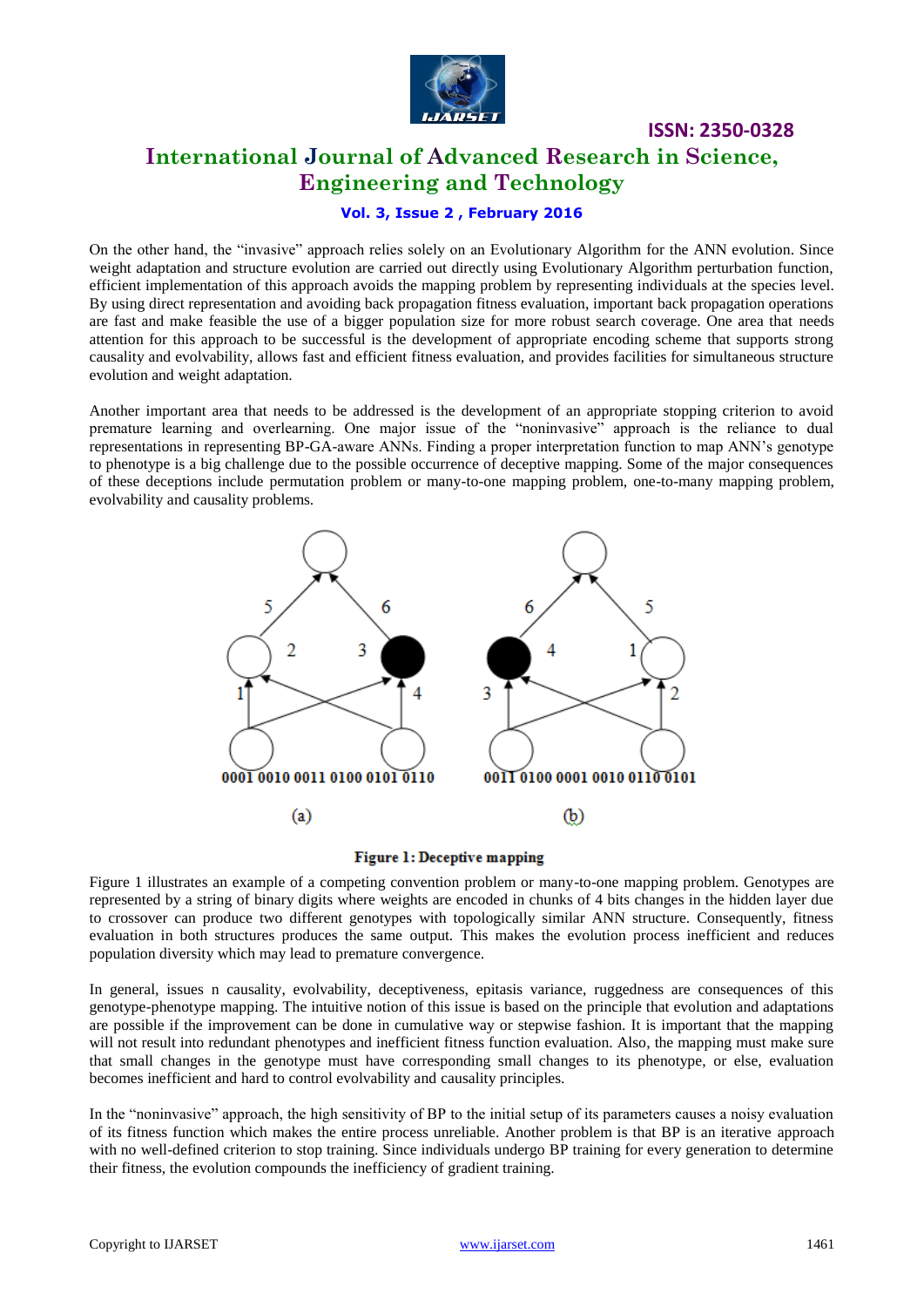

# **International Journal of Advanced Research in Science, Engineering and Technology**

# **Vol. 3, Issue 2 , February 2016**

Due to this inefficiency, typical implementation prefers small population size to have faster convergence at the expense of having poor coverage of the search space. Hence, it will often miss the global solution and converges to local solution. On the other hand, typical fitness evaluation in the "Invasive" approach utilizes a one-way feed forward computation which is many times faster than backpropagation. Consequently, typical implementation prefers large population size because it has no significant impact in the overall CPU-time execution compared with that of the backpropagation implementation. Since "invasive" approach scales better than its counterpart, it has better potential to find the global solution.

### **II.** EVOLUTIONARY STRATEGY OF TRAINING ARTIFICIAL NEURAL NETWORK

#### **Analysis of weight and structure**

Earliest implementations can be classified into three major approaches, namely: genetic algorithm (GA) Evolutionary Strategies (ESs) and evolutionary programming (EP). One popular EA approach to solve optimization problems is the GA. Holland's Scheme Theorem formalized GA and provided the theoretical underpinning of the mechanism behind it. One attractive feature of GA evolution is its support for the generic implementation of its major operations such as crossover, mutation, selection, and replacement. This is achieved by using a dual representation where evolutionary operations are done at the genotype level while fitness evaluation is carried out at the phenotype level.

On the other hand, earliest implementation of EP and ES relies on Gaussian mutation alone as the main source of perturbation. Instead of binary representation, both approaches were optimized to handle problems involving realvalued parameters. Notably, EP emphasizes the preservation of the behavioural links between parent and child. To carry out this objective, EP uses direct representation by representing individuals at the species level.

Moreover, it avoids using crossover operation to avoid the possibility of destroying the behavioural links from the parent to the child. The recent trend among practitioners is to combine these three different approaches to address more complicated problems in AI and other fields. To carry out the EA operations in ANN, it is important to have a proper encoding scheme provides high flexibility in problem representation but may reduce EA's efficiency due to complicated operations.

On the other hand, too simple representation may suffer from slow or premature convergence. This requires a careful selection of an encoding scheme such that EA operations are not compromised but still provides enough flexibility to support dynamic weight adaptation and evolution of structures.

Fig. 2 shows a typical example of a MGNN structure [Fig. 2(b)] and its equivalent ANN structure [Fig. 2(a)]. Individuals are represented by vectors and matrices of real numbers. Connection weights from the input layer to the hidden layer are encoded in the weight matrix W1 while the weight matrix W2 contains the connection weights from the hidden-layer to the output layer. These vectors and matrices are subjected to random perturbations during mutation to improve the ANN fitness.

One nice feature of this representation is its implicit support to structure evolution and weight adaptation. To illustrate, any column W2 in with values all set to zero represents a deleted or unutilized node in the hidden layer. For example, column W3 in W2 [Fig. 2(b)] indicates that there is no connection between node W3 [Fig. 2(a)] in the hidden layer to the output layer of ANN. This simple representation of ANN enables mutation and crossover of W1 and W2 to dynamically change the structure and weights of the network.

Dynamic structure changes and local adaptation of weights through mutation are implemented using

$$
\delta = \rho(6)
$$
  
\n
$$
m^{1} = m + \rho(\delta)
$$
  
\n
$$
w^{1}_{ij} = w_{ij} + \rho(m^{1})
$$

where

 $6 \rightarrow$  SSP (step size parameter)  $\delta \rightarrow$  mutation strength intensity

 $\rho \rightarrow$  perturbation function

 $m \rightarrow$  adapted strategy parameter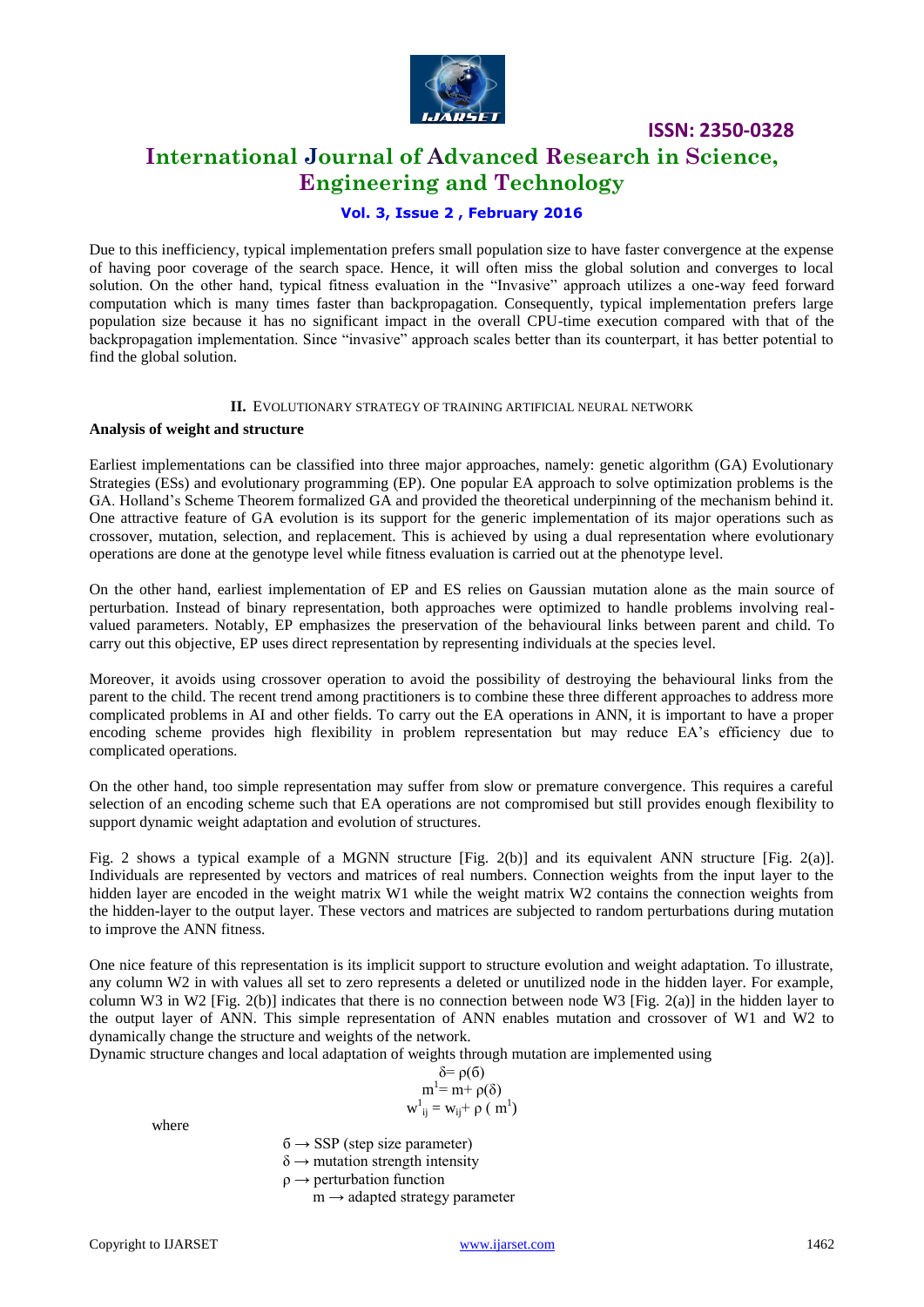

# **International Journal of Advanced Research in Science, Engineering and Technology**

# **Vol. 3, Issue 2 , February 2016**



 $(b)$ 

Figure 2: MGNN Encoding a) ANN b) MGNN

The maximum strength of mutation is controlled by the step size parameter (SSP) б while the level (δ) of mutation strength is dynamically computed during evolution. Evolution is carried out by starting a population of networks with zero weights. Hence, the only way for any network to evolve is by mutation. Assuming that the distribution of  $\rho$  is symmetric, deletion of connections/nodes is implicitly done when the result of operation in is equal or closes to zero. Gaussian perturbations are concentrated in the neighbourhood of zero. MGNN uses this perturbation together with a small mutation probability to support strong causality and evolvability.

### **Data Set Information**

#### UCI Repository

The UCI Machine Learning Repository is a collection of databases, domain theories, and data generators that are used by the machine learning community for the empirical analysis of machine learning algorithms.

### **Iris**

This is perhaps the best known database to be found in the pattern recognition literature. Fisher's paper is a classic in the field and is referenced frequently to this day. (See Duda & Hart, for example.) The data set contains 3 classes of 50 instances each, where each class refers to a type of Iris plant. One class is linearly separable from the other 2; the latter are NOT linearly separable from each other.

Predicated attribute: class of iris plant.

This data differs from the data presented in Fishers article identified by Steve Chadwick, the 35<sup>th</sup> sample should be :  $4.9,3.1,1.5,0.2$ ,"Iris-setosa" where the errors are in the fourth feature. The  $38<sup>th</sup>$  sample :  $4.9,3.6,1.4,0.1$ , "Iris-setosa" where the errors are in the second and third features.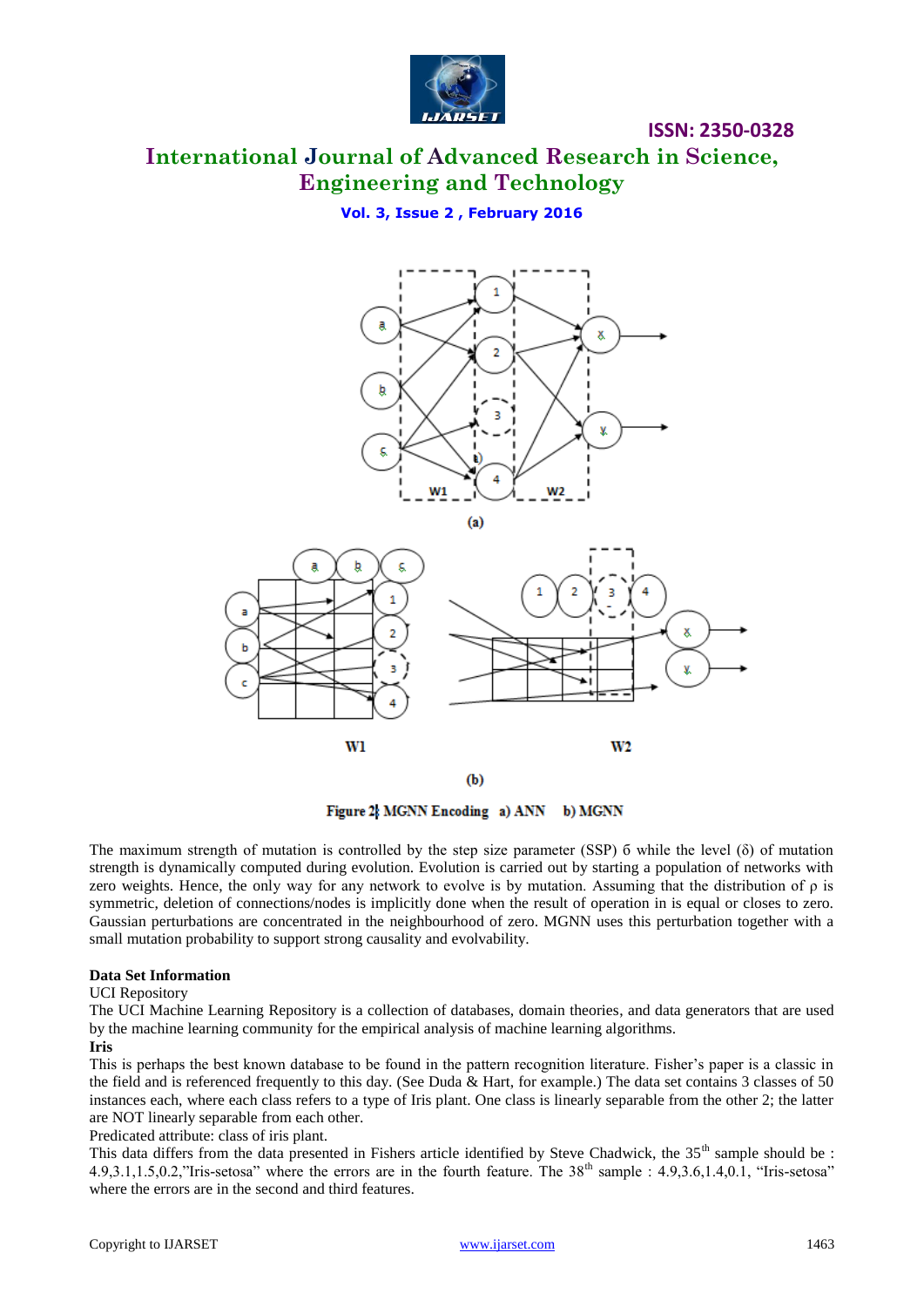

# **International Journal of Advanced Research in Science, Engineering and Technology**

### **Vol. 3, Issue 2 , February 2016**

#### **Attribute Information**

- 1. Sepal length in cm
- 2. Sepal width in cm
- 3. Petal lengthin cm
- 4. Petal width in cm
- 5. Class:
- Iris Setosa
- Iris Versicolour
- Iris Virginica
- -

### **Dataset for Iris Setosa**

5.1,3.5,1.4,0.2,Iris-setosa 4.9,3.0,1.4,0.2,Iris-setosa 4.7,3.2,1.3,0.2,Iris-setosa 4.6,3.1,1.5,0.2,Iris-setosa 5.0,3.6,1.4,0.2,Iris-setosa 5.4,3.9,1.7,0.4,Iris-setosa 4.6,3.4,1.4,0.3,Iris-setosa 5.0,3.4,1.5,0.2,Iris-setosa 4.4,2.9,1.4,0.2,Iris-setosa 4.9,3.1,1.5,0.1,Iris-setosa 5.4,3.7,1.5,0.2,Iris-setosa 4.8,3.4,1.6,0.2,Iris-setosa 4.8,3.0,1.4,0.1,Iris-setosa 4.3,3.0,1.1,0.1,Iris-setosa 5.8,4.0,1.2,0.2,Iris-setosa 5.7,4.4,1.5,0.4,Iris-setosa 5.4,3.9,1.3,0.4,Iris-setosa 5.1,3.5,1.4,0.3,Iris-setosa 5.7,3.8,1.7,0.3,Iris-setosa

#### **Data Set Information for cancer**

This data was used by Hong and Young to illustrate the power of the optimal discriminate plane even in ill-posed settings. Applying the KNN method in the resulting plane gave 77% accuracy. The data described 3 types of pathological lung cancers. The Authors give no information on the individual variables nor on where the data was originally used.

### **Dataset for lung cancer**

1,0,3,0,?,0,2,2,2,1,1,1,1,3,2,2,1,2,2, 0,2,2,2,2,1,2,2,2,3,2,1,1,1,3,3,2,2,1, 2,2,2,1,2,2,2,2,2,2,2,2,2,2,1,1,1,2,2, 1,0,3,3,1,0,3,1,3,1,1,1,1,1,3,3,1,2,2, 0,0,2,2,2,1,2,1,3,2,3,1,1,1,3,3,2,2,2, 1,2,2,2,1,2,2,1,2,2,2,2,2,2,2,2,1,2,2, 1,0,3,3,2,0,3,3,3,1,1,1,0,3,3,3,1,2,1, 0,0,2,2,2,1,2,2,3,2,3,1,3,3,3,1,2,2,1, 2,2,2,1,2,2,1,2,2,2,2,2,2,2,2,2,2,1,2, 1,0,2,3,2,1,3,3,3,1,2,1,0,3,3,1,1,2,2, 0,0,2,2,2,2,1,3,2,3,3,1,3,3,3,1,1,1,1, 2,2,2,2,1,2,2,2,1,2,2,2,2,2,2,2,2,2,2, 1,0,3,2,1,1,3,3,3,2,2,2,1,1,2,2,2,2,2, 0,0,2,2,2,1,1,2,3,2,2,1,1,1,3,2,1,2,2,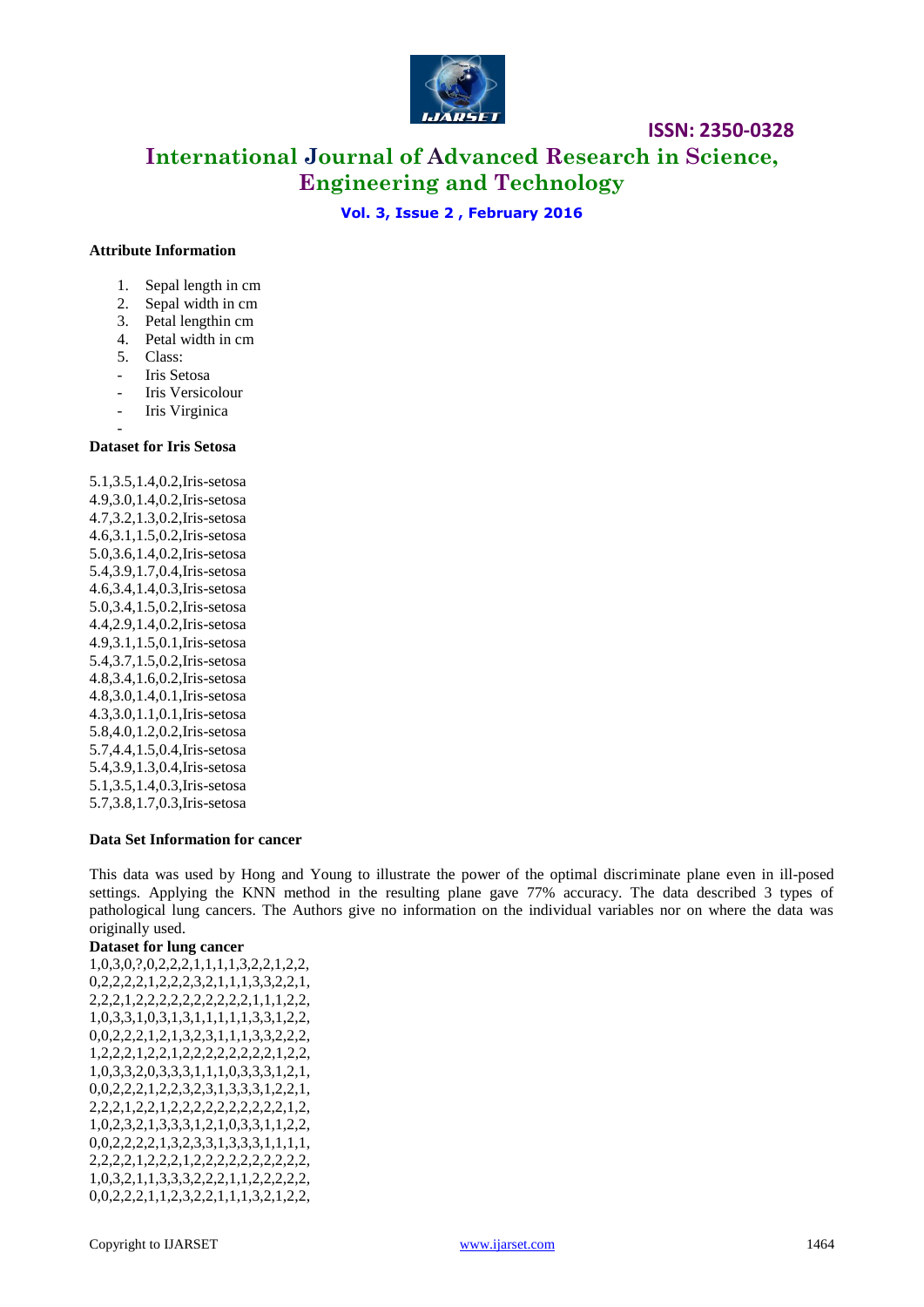

# **International Journal of Advanced Research in Science, Engineering and Technology**

### **Vol. 3, Issue 2 , February 2016**

1,2,2,2,1,2,2,2,2,2,2,2,2,2,2,2,1,2,2, 1,0,3,3,2,0,3,3,3,1,2,2,0,3,3,3,2,2,1, 0,0,1,2,2,2,1,3,3,1,2,2,3,3,3,2,1,2,2, 1,2,2,2,1,2,2,2,2,2,2,2,2,2,2,2,2,1,2, 1,0,3,2,1,0,3,3,3,1,2,1,2,3,3,3,3,2,2, 0,0,2,2,2,2,1,3,2,2,2,2,3,3,3,2,1,1,2, 2,1,2,1,2,2,2,2,1,2,2,2,2,1,2,2,2,1,2, 1,0,2,2,1,0,3,1,3,3,3,3,2,1,3,3,1,2,2, 0,0,1,1,2,1,2,1,3,2,1,1,3,3,3,2,2,1,2, 1,2,2,1,2,2,2,1,2,2,2,1,2,2,2,2,1,2,2, 1,0,3,1,1,0,3,1,3,1,1,1,3,2,3,3,1,2,2, 0,0,2,2,2,1,2,1,2,1,1,1,3,3,3,3,2,2,1, 2,2,2,1,2,2,1,2,2,2,2,2,2,2,2,2,1,2,2, 2,0,2,3,2,0,2,2,2,1,2,2,2,2,2,2,1,2,2,

#### **Diabetes**

Diabetes files consist of four fields per record.

4.4,2.9,1.4,0.2, 4.9,3.1,1.5,0.1, 5.4,3.7,1.5,0.2, 4.8,3.4,1.6,0.2, 4.8,3.0,1.1,0.1, 4.3,3.0,1.1,0.1, 5.8,4.0,1.2,0.2, 5.7,4.4,1.5,0.4, 5.4,3.9,1.3,0.4, 5.1,3.5,1.4,0.3, 5.7,3.8,1.7,0.3, **Thyroid disease** Dataset is identify the type of thyroid disease in the patient. 2.5,125,1.14,109 SVI,negative 2,102,0.98,109,0.91,120 SVI,negative 6,1.9,175,0.72,1.2,61,0.87,70 SVI,negative 3,183,1.3,141,2.2,0.6,80,0.7,15 SVI,negative 1.6,83,0.89,93 SVI,negative 2.2,115,0.95,121, SVI,negative 3,1.8,109,0.91,119, SVHC,negative 1,2.6,121,0.94,130 SVHC,negative 8,2.5,147,1.13,129 SVHC,negative 2.2,t,83,1.03,81 SVHC,negative 2,0.8,101,0.99,130 SVHC,negative 2.3,70,0.99,71 SVHC,negative 2.1,91,0.99,71 SVHC,negative 83,0.85,97 SVHC, negative 3,2,95,0.99,96 STMW, negative 7,125,1.43,87, STMW, negative 147,0.95,154 STMW, negative 45,3.2,130,1.83,71 STMW, negative 9,3.3,156,1.67,93, STMW, negative

### **Glass Identification**

The study of classification of types of glass was motivated by criminological investigation. At the scene of the crime, the glass left can be used as evidence, if it is correctly identified.

1.52101,13.64,4.49,1.10,71.78,0.06,8.75,0.00,0.00,1 building\_windows \_float\_processed 1.51761,13.89,3.60,1.36,72.73,0.48,7.83,0.00,0.00,1 building\_windows \_float\_processed 1.51618,13.53,3.55,1.54,72.99,0.39,7.78,0.00,0.00,1 building\_windows \_float\_processed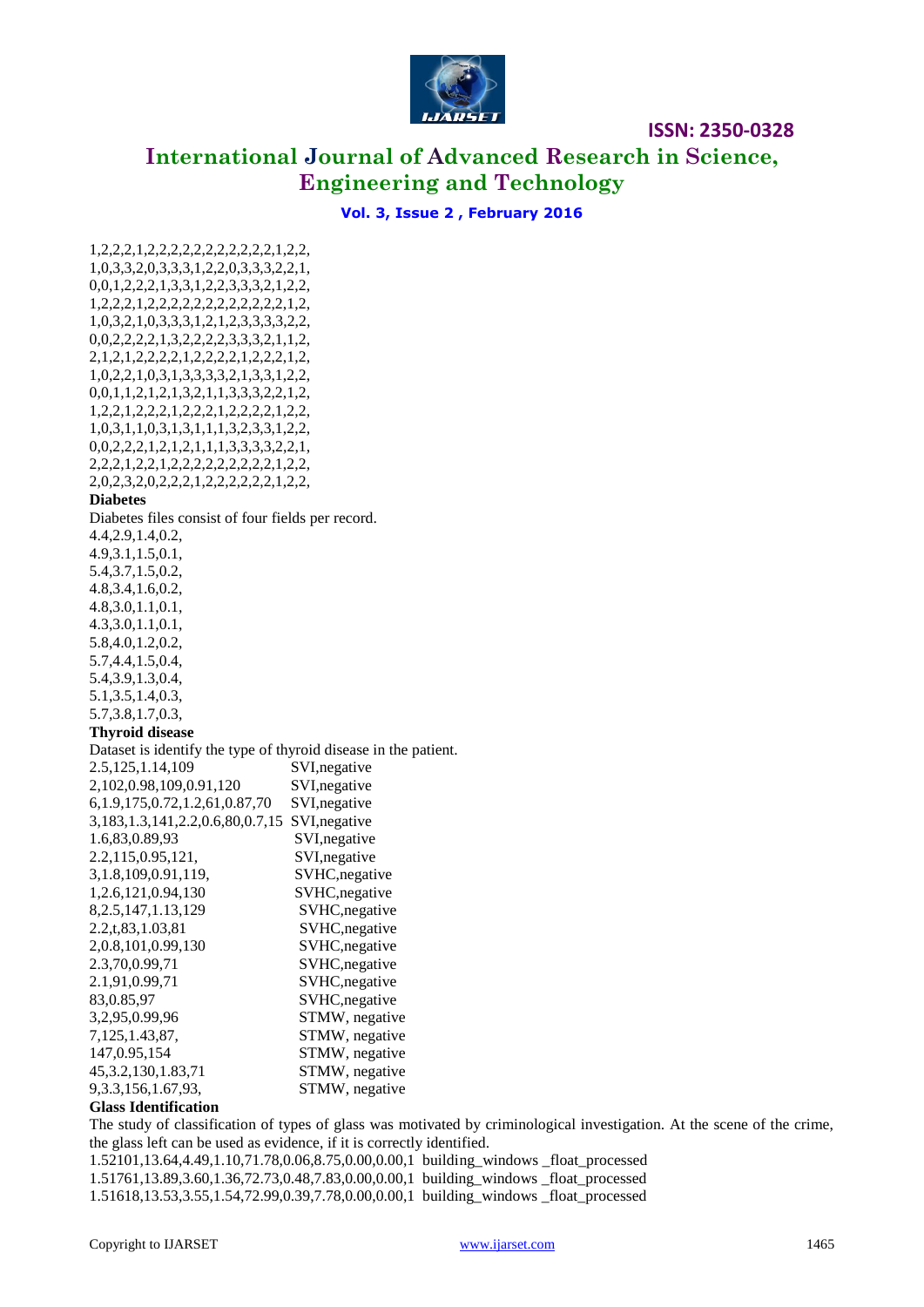

# **International Journal of Advanced Research in Science, Engineering and Technology**

# **Vol. 3, Issue 2 , February 2016**

1.51766,13.21,3.69,1.29,72.61,0.57,8.22,0.00,0.00,1 building\_windows \_float\_processed 1.51742,13.27,3.62,1.24,73.08,0.55,8.07,0.00,0.00,1 building\_windows \_float\_processed 6,1.51596,12.79,3.61,1.62,72.97,0.64,8.07,0.00,0.00,1building\_windows float\_processed 7,1.51743,13.30,3.60,1.14,73.09,0.58,8.17,0.00,0.00, 1building\_windows non\_float \_processed 8,1.51743,13.30,3.60,1.14,73.09,0.58,8.17,0.00,0.00,1 building\_windows non\_float \_processed 9,1.51756,13.15,3.61,1.05,73.24,0.57,8.24,0.00,0.00,1building\_windowsnon\_float\_processed 10,1.51755,13.00,3.60,1.36,72.9,0.57,8.40,0.00,0.00,11,1building\_windows\_non\_float\_processed 11,1.51571,12.72,3.46,1.56,73.20,0.67,8.09,0.00,0.24,1building\_windows \_non\_float\_processed 12,1.51763,12.80,3.66,1.27,73.01,0.60,8.56,0.00,0.00,1building\_windows \_non\_float\_processed 13,1.51589,12.88,3.43,1.40,73.28,0.69,8.05,0.00,0.24,1vehicle\_windows \_non\_float\_processed 14,1.51748,12.86,3.56,1.27,73.21,0.54,8.38,0.00,0.17,1vehicle\_windows\_ float\_processed 15,1.51763,12.61,3.59,1.31,73.29,0.58,8.50,0.00,0.00,1vehicle\_windows \_ float\_processed 16,1.51761,12.81,3.54,1.23,73.24,0.58,8.39,0.00,0.00,1vehicle\_windows\_ float\_processed 17,1.51784,12.68,3.67,1.16,73.11,0.61,8.70,0.00,0.00,1 vehicle \_windows \_ float\_processed 18,1.52196,14.36,3.85,0.89,71.36,0.15,9.15,0.00,0.00,1 vehicle\_windows \_ float\_processed

#### **Water treatment plant**

This dataset comes from the daily measures of sensors in a urban waste water treatment plant. The objective is to classify the operational state of the plant in order to predict faults through the state variables of the plant at each of the stages of the treatment process.

| 1.50, 7.8, 407, 166, 66. 3, 4. 5, 2110, 7.9, 228, 70. 2, | ZN-E(input Zinc to plant)                         |
|----------------------------------------------------------|---------------------------------------------------|
| 5.5, 2120, 7.9, 280, 94, 72.3, 0.3, 2010, 7.3, 84, 21,   | ZN-E(input Zinc to plant)                         |
| 81.0,0.02,2000, ?, 58.8, 95.5, 70.0, 79.4, 87.3,         | $ZN-E$ (input Zinc to plant)                      |
| 99.6,39024,3.00,7.7,443,214,69.2,6.5,2660,               | ZN-E(input Zinc to plant)                         |
| 1666, 7.7, 220, 72.7, 4.5, 1594, 7.7, 272, 92, 78,       | PH-E(input pH to plant)                           |
| 1742, 7.6, 128, 21, 81, 0.05, 1888, 58. 2, 95. 6, 52. 9, | PH-E(input pH to plant)                           |
| 75.8,88.7,98.5,35023,3.50,7.9,205,588,192,65.6,          | PH-E(input pH to plant)                           |
| 4.5,2430,7.8,236,268,73.1,8.5,2280,7.8,158,376,          | PH-E(input pH to plant)                           |
| 236,57.6,4.5,2020,7.8,                                   | DBO-E(input Biological demand of oxygen to plant) |
| 372,88,68.2,0.2,2250,                                    | DBO-E(input Biological demand of oxygen to plant) |
| 7.6, 19, 108, 22, 65.9,                                  | DBO-E(input Biological demand of oxygen to plant) |
|                                                          |                                                   |

#### **III.PROPOSED ALGORITHMS**

Exemplar based Inpainting technique is used for inpainting of text regions, which takes structure synthesis and texture

### **Algorithm : Training Algorithm**

**Data :** parents= $\{net_1, \ldots, \ldots, \ldots, \ldots, net_{\text{popsize}}\}$ ; Nextparents;window;fittnessNet; betsNet; Result : bestNet Begin Parents.initilize(); Parents.crossover(); For generation  $\leftarrow 0$  to maxGeneration do ¥ net ЄParents,net.coputeFitness(); If fmod(generation,windowsize)==0 then If stop(fitestNet,bestNet) then break; nextParents ← select (parents); swap(Parents,next parents); parents.mutate(); return bestNet; end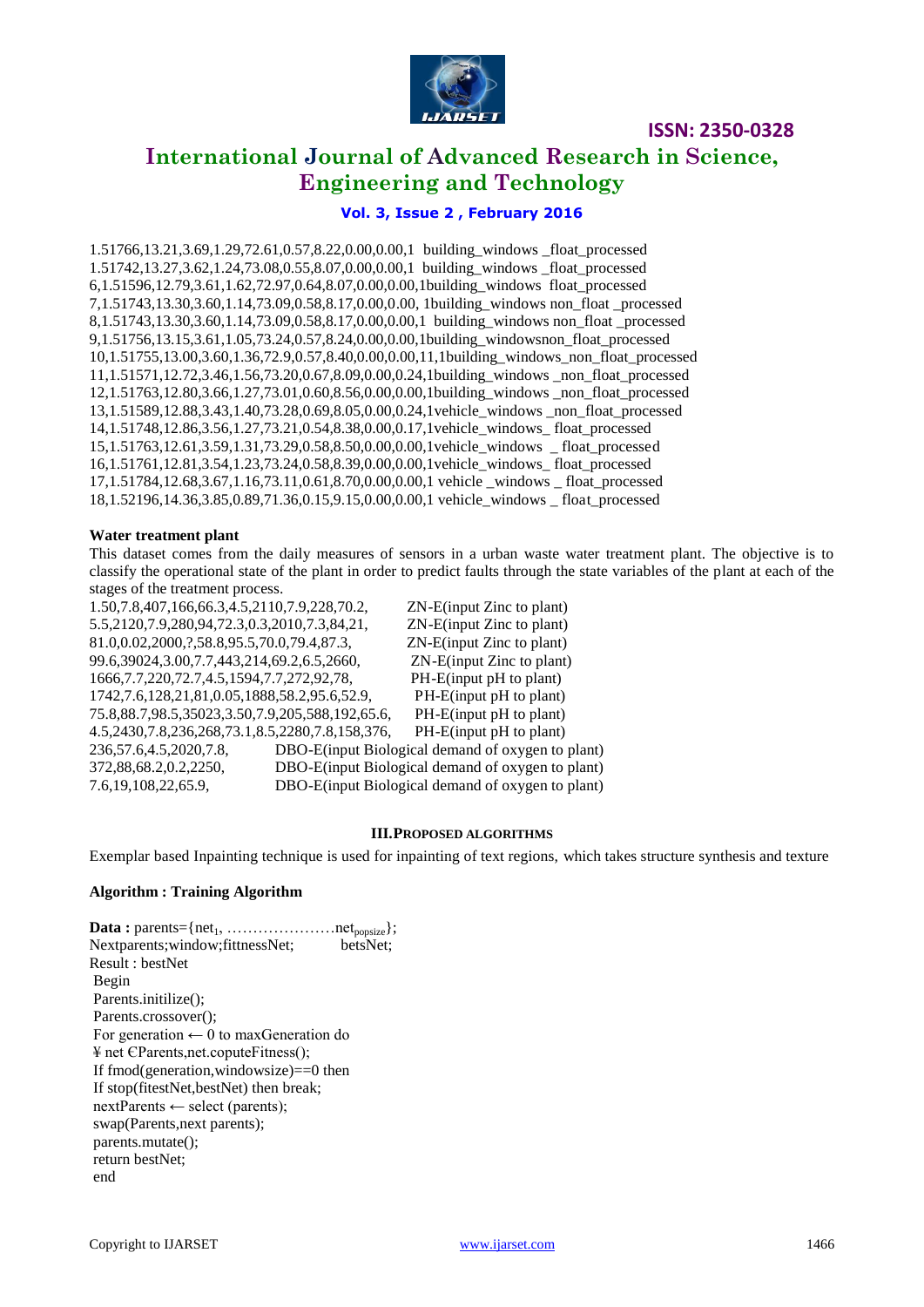

# **International Journal of Advanced Research in Science, Engineering and Technology**

**Vol. 3, Issue 2 , February 2016**

### **Algoritham : Crossover with Stichastic Policy**

Data : parents= $\{net_1, \ldots, \ldots, \ldots, net_{\text{nonsize}}\}$ ; Result : crossover\_parents Begin For each network net Є Parents,net !=fittnessNet Do  $\frac{1}{2}$  compute crossover to be adapted\*/ Net.crossover+=gaussProb(0,net.crssover); For each weight matrix  $W \in \text{net do}$  /\* crossover weight matrices\*/ For i←to rowSize of net.W do For j← to columnsize of net. W do If uniformRandom $(0,1) \leq$ Net.crossoverProb then Net[i][j]+=Gaussprob(0,net.Crossover); For each threshold vector  $\epsilon$  net do  $\ell^*$  crossover Vectors\*/ If uniformRandom $(0,1) \leq$ Net.crossoverProb then  $Net.T[i][i]+=$ Gaussprob(0,net.Crossover); End

#### **IV.IMPLEMENTATION**

All the experiments are conducted on a HCL desktop, Intel  $_{\circledcirc}$ Pentium  $_{\circledcirc}$  D CPU 3.20 GHz with 1 GB of RAM running Fedora 8 Linux operating system. All the algorithms are implemented in GNU C++.

Mutation and Crossover are the methods used to classify the data sets. In crossover three methods are used one point crossover, twopoint crossover and uniform crossover. The datasets for Iris, Lung Cancer, Diabetes, Thyroid diseases, Glass identification, Water Treatment Plant are taken from UCI repository. Rank based selection and roulette wheel selection are used to classify the datasets. According to the experimental results obtained Rank based selection gave better results comparing with Roulette wheel selection. Classification of data is represented in form of tables, graphs.

### **V. EXPERIMENTS AND RESULTS**

Preliminary experiments showed that mutation, crossover and selection probability of 0.01 significantly outperformed mutation probability of 0.05. These experiments indicated the superior performance of using Gaussian perturbation over uniform perturbation. Consequently, all simulations used Gaussian mutation with the mutation probability fixed at 0.01 to evaluate the performance several experiments were conducted using some well-known classification problems from the database found in the UCI repository: iris classification data, Diabetes recognition data, Cancer classification data, Thyroid diseases data , Glass identification data, water treatment plant data.

The effects of these factors to the performance of MGNN were measured using the following dependent variables:

- Percentage of wrong classification(Class Errors);
- Number of connection weights(connections);
- Number of generations (generations).

The implementations use a combination of training and validation data during the training phase, Mutation based genetic neural network (MGNN) variants strictly use separate datasets for each phase and do not allow intersection. The data were divided into 50% training, 25% validation, and 25% testing using SRS (Simple Random Sampling) expect for the cancer problem. This allows statistically valid comparisons of MGNN with other algorithms that use the same datasets. Unfortunately, these standard sets are limited in scope and do not include the diabetes and iris problems. In the object-oriented paradigm, roulette wheel method serves as the base class with rank-based selection inheriting all of the former's features except the selection policy.

The sizes for the input and output units are problem-specific while the maximum number of hidden units is a userdefined parameter. The classification method uses 1-of-m encoding for classes using output values of either 1 or 0. One generation in Mutation and crossover is equivalent to a single presentation of the entire training data to each member of the population. For example, using a population size of 100 implies that one generation is roughly equivalent to 100 epochs without error. All variants use a strong restriction in the classification policy by considering correct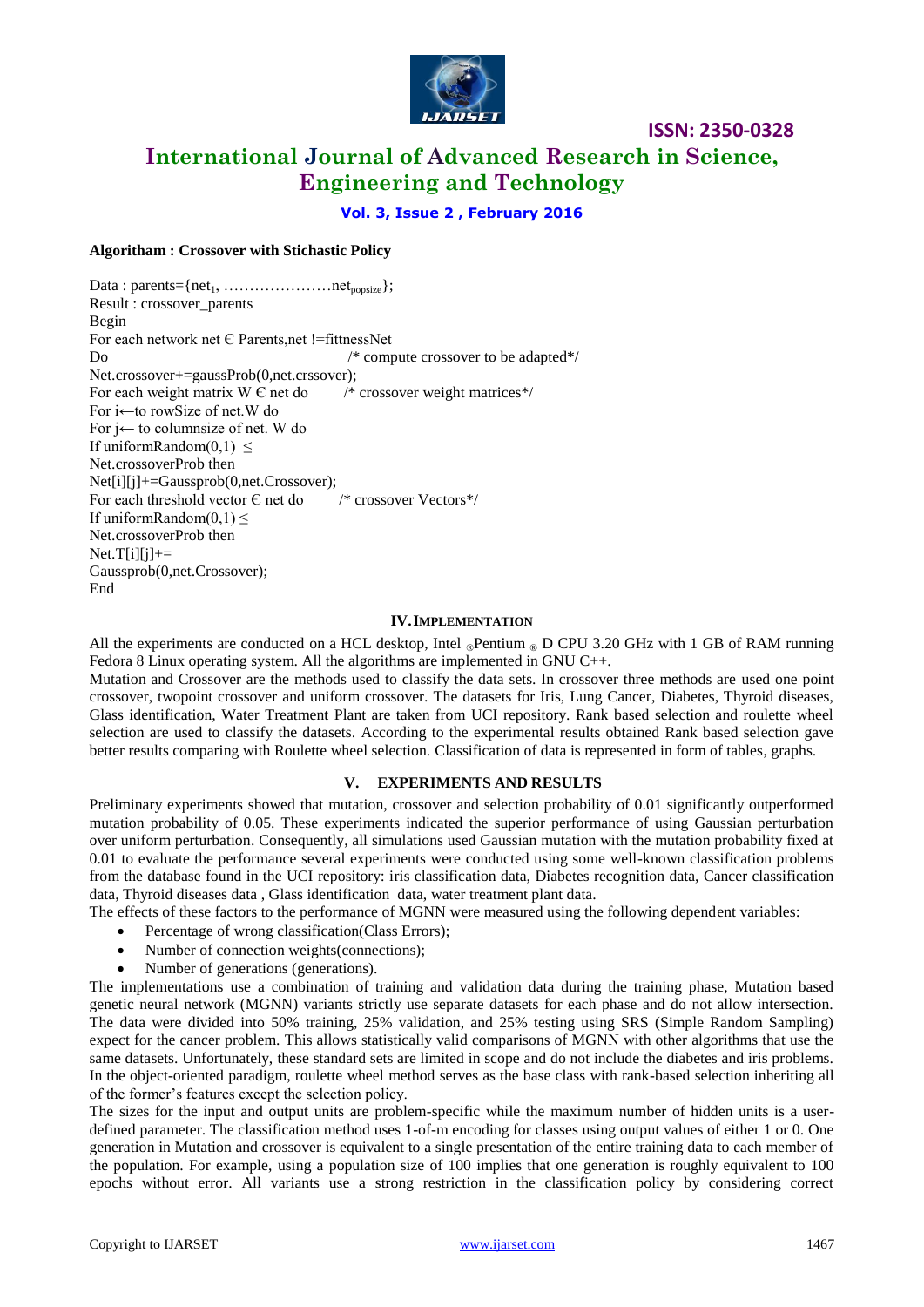

# **International Journal of Advanced Research in Science, Engineering and Technology**

# **Vol. 3, Issue 2 , February 2016**

classification only if the maximum absolute error is less than or equal to 0.3 (i.e., Max  $(T_i-O_i)$ ). Majority of these features can be tweaked to improve MGNN performance.

#### **Training Performance**

This trend is fairly consistent to all the three problems. Since the performance of the three variants are optimal in the cancer problem. The discrepancy in performance among SSPs is not as apparent as the other two problems shows the training performances based on the percentage of correct classification. In just less than 150 generations. In particular, it correctly classified more than 90% of the cancer data in less than 50 generations. Both rank-based selection and roulette wheel selection took less than 300 generations to classify 90% of data in all problems.

#### **Testing Performance**

One of the most important criteria to determine the effectiveness of ANN learning is its generalization capability when confronted with a completely new set of data.

| <i>Strategy</i>        |      | Test error | Connections | <b>Generations</b> |
|------------------------|------|------------|-------------|--------------------|
| Cancer:                | Rank | 3.1        | 66          | 113                |
|                        | Roul | 4.         | 67.1        | 267                |
| Iris:                  | Rank | 6.1        | 68.2        | 403                |
|                        | Roul | 7.1        | 70.4        | 617                |
| Diabetes:              | Rank | 8.1        | 72.3        | 804                |
|                        | Roul | 9.1        | 73.2        | 941                |
| Thyroid disease:       | Rank | 3.1        | 66          | 113                |
|                        | Roul | 4.         | 67.1        | 267                |
| Glass Identification:  | Rank | 6.1        | 68.2        | 403                |
|                        | Roul | 7.1        | 70.4        | 617                |
| Water Treatment Plant: | Rank | 8.1        | 72.3        | 804                |
|                        | Roul | 9.1        | 73.2        | 941                |

Table 1: Testing Performances

To aid in the analysis of the generalization performance, DMRT tables are presented to highlight significant differences in the performance of the different variants. Mean values of factors in different subsets (columns) indicate that they have significantly different performances at 0.05 level of significance. Table 1 shows the generalization performances of the different variants. These were computed based on their average performances over all SSPs using a total of 150 trails. The table indicates that the generalization performances of the three approaches are not significantly different in the cancer problem. For the iris and diabetes problems, rank-based performed better than roulette-wheel.

In addition, the table below shows that rank-based selection significantly used less number of connections compared to the other two variants. The table also indicates that the scheduled mutation strategy improved the generalization performance of roulette wheel over rank based selection at the cost of significantly using more connections. However, this added complexity did not negatively affect the generalization performance of rank based. Except for the diabetes problem, there is no significant difference in the average number of generations among all variants.

Roulette wheel significantly used the least number of generations. It significantly exhibited the worst generalization performance (only 8.46%). It also performed worst during the training phase. The table indicates that there is no significant difference in the generalization performances of the three step size parameters. All variants require an average of less than 250 generations to achieve about 3% errors in the testing data of the cancer problem. For the iris problem, rank based had significantly better classification (4.68%) than MGNN-rank (7.46%) and roulette (7.35%).

All variants required an average of less than 450 generations and an average of less than 55 connections. The diabetes problem required all variants to have relatively bigger number of connections and more generations compared to the other two problems. With the exception of and roulette wheel, rank based selection and relatively small classification error in spite of the added complexity and generations.

During training, the rank-based selection policy was a better option than the fitness-based selection policy. Also, the scheduled mutation policy was a better option than the ordinary stochastic mutation policy. Rank based selection having both of these features consistently outperformed the other approach in the three classification problems. The trend in overfitness and correlation of Backpropagation variants with good solutions seems to indicate that a relatively high over fitness value has a corresponding high correlation value. In addition, it suggests that a small over fitness in the validation data can be useful in the generalization.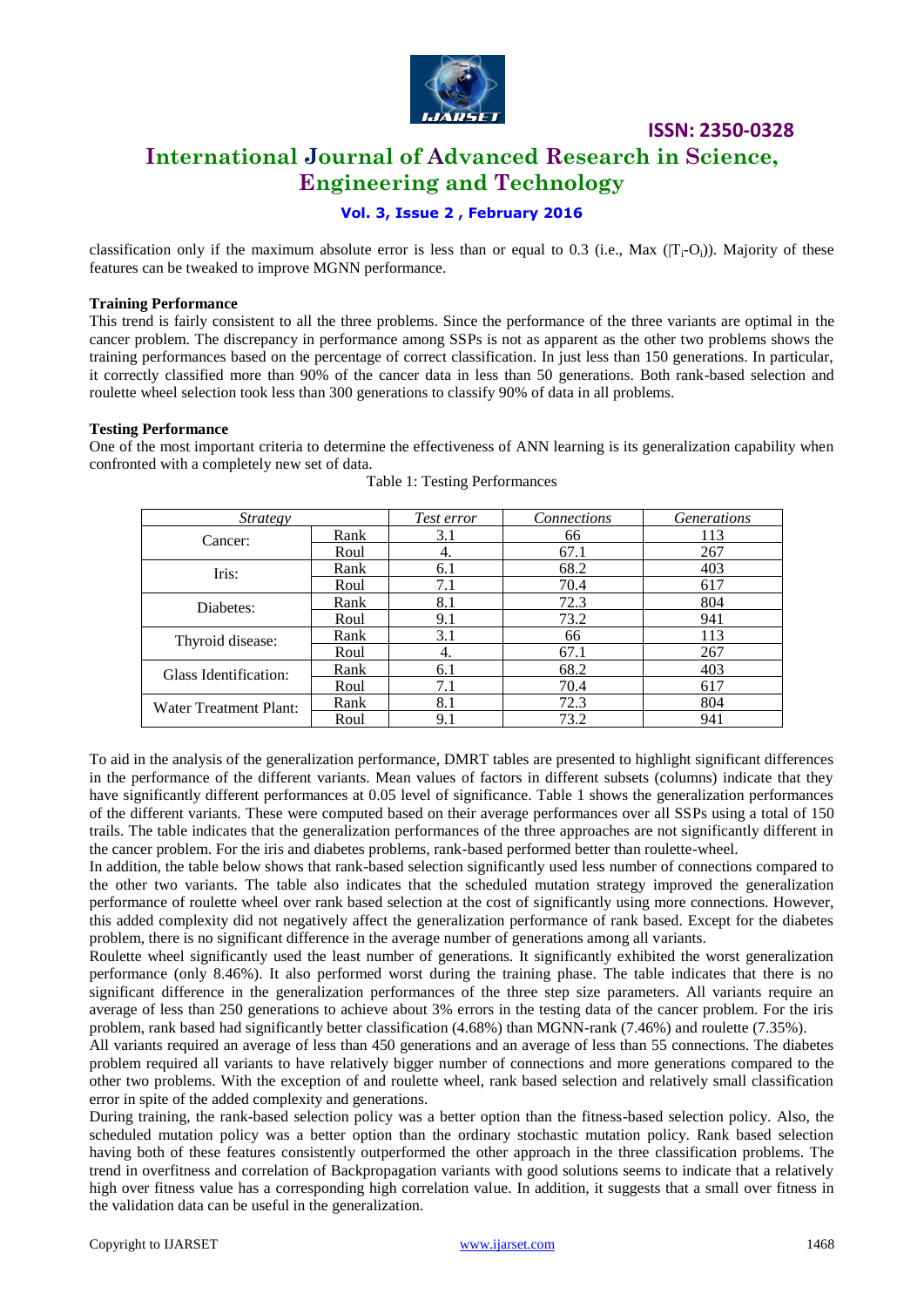

# **International Journal of Advanced Research in Science, Engineering and Technology**

# **Vol. 3, Issue 2 , February 2016**

Tolerating over fitness, however, may have a bad consequence if applied to other noisy problems. Variants with good training performances have also good generalization performances. One way to achieve this is to use large SSP. Large SSP speeds up convergence and minimizes network complexity. On the other hand, using a small SSP provides similar generalization performance, able it much slower and requires significantly more connections. This slow convergence, however, may be useful in the later part of evaluation to refine the search. This suggests that adapting or annealing step size parameter may help to improve the overall performance. Developing an annealed or scheduled Step Size Parameter (SSP) will be further investigated in the future.

Small step size parameter (SSP) causes good correlation in training, validation, and testing. However, it produces networks with poor training and generalization performances. Large SSP produces the opposite trend, i.e., poor correlations but superior performance in training and generalization. Using small SSP allows the network to converge to common local minima in the training, validation, and testing data. Consequently, this causes high correlations. On the other hand, using large SSP enables the network to escape these local minima but needs smaller SSP at the later part of the evaluation to localize its search and improve the correlation.

| <b>Generations</b> | <b>Rankbased selection</b> | <b>Roulette wheel selection</b> |
|--------------------|----------------------------|---------------------------------|
| 251                | 0.55                       | 0.0209                          |
| 271                | 0.122                      | 0.0496                          |
| 275                | 0.188                      | 0.0748                          |
| 511                | 0.256                      | 0.244733                        |
| 572                | 0.32                       | 0.264                           |
| 694                | 0.456                      | 0.498                           |
| 818                | 0.522                      | 0.5778                          |
| 861                | 0.589                      | 0.676                           |
| 873                | 0.656                      | 0.797                           |

### **VI. TABLES** TABLE 2: MUTATION FOR IRIS

This table gives the result of Mutation for Iris classification. Rank based Selection and roulette wheel selection is used to classify Iris dataset. Roulette wheel selection gives better result than Rank based selection.

### TABLE 3: MUTATION FOR CANCER

| <b>Generations</b> | <b>Rankbased selection</b> | <b>Roulette wheel selection</b> |
|--------------------|----------------------------|---------------------------------|
| 251                | 0.211                      | 0.0209                          |
| 271                | 0.277                      | 0.0496                          |
| 275                | 0.344                      | 0.0748                          |
| 511                | 0.477                      | 0.244733                        |
| 572                | 0.544                      | 0.264                           |
| 694                | 0.61                       | 0.498                           |
| 818                | 0.678                      | 0.5778                          |
| 861                | 0.744                      | 0.676                           |
| 873                | 0.811                      | 0.797                           |

This table gives the result of Mutation for Cancer classification. Rank based Selection and roulette wheel selection is used to classify Cancer dataset. Rank based selection gives better result than roulette wheel selection.

#### Table 4: Mutation for Diabetes

| <b>Generations</b> | <b>Rankbased selection</b> | <b>Roulette wheel selection</b> |
|--------------------|----------------------------|---------------------------------|
| 251                | 0.333                      | 0.0209                          |
| 271                | 0.122                      | 0.0496                          |
| 275                | 0.211                      | 0.0748                          |
| 511                | 0.3                        | 0.244733                        |
| 572                | 0.478                      | 0.264                           |
| 694                | 0.567                      | 0.498                           |
| 818                | 0.656                      | 0.5778                          |
| 861                | 0.744                      | 0.676                           |
| 873                | 0.833                      | 0.797                           |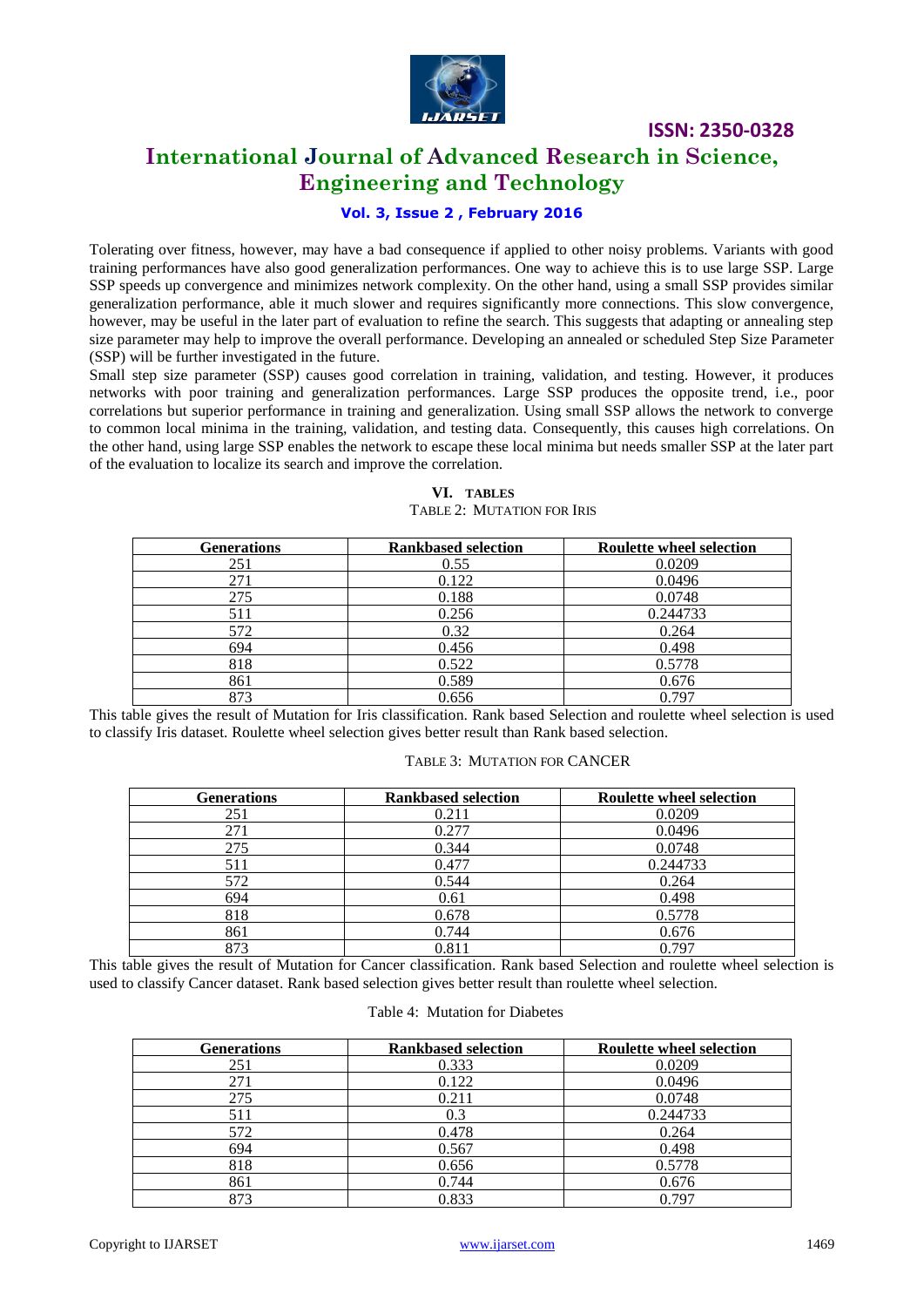

# **International Journal of Advanced Research in Science, Engineering and Technology**

# **Vol. 3, Issue 2 , February 2016**

This table gives the result of Mutation for diabetes classification. Rank based selection and roulette wheel selection is used to classify Diabetes dataset. Rank based selection gives better result than roulette wheel selection.

| <b>Generations</b> | <b>Rankbased selection</b> | <b>Roulette wheel selection</b> |
|--------------------|----------------------------|---------------------------------|
| 121                | 0.556                      | 0.02                            |
| 173                | 0.211                      | 0.74                            |
| 297                | 0.288                      | 0.153                           |
| 317                | 0.366                      | 0.21                            |
| 434                | 0.444                      | 0.37                            |
| 538                | 0.522                      | 0.40                            |
| 598                | 0.6                        | 0.0550                          |
| 703                | 0.6778                     | 0.682                           |
| 763                | 0.756                      | 0.758                           |

Table 5: Onepoint Crossover for Iris

This table gives the result of Onepoint crossover for Iris classification. Rank based selection and roulette wheel selection is used to classify Iris dataset. Roulette wheel selection gives better result than Rank based selection.

| <b>Generations</b> | <b>Rankbased selection</b> | <b>Roulette wheel selection</b> |
|--------------------|----------------------------|---------------------------------|
| l 21               | 0.033                      | 0.02                            |
| 173                | 0.211                      | 0.74                            |
| 297                | 0.3                        | 0.153                           |
| 317                | 0.477                      | 0.21                            |
| 434                | 0.567                      | 0.37                            |
| 538                | 0.656                      | 0.40                            |
| 598                | 0.744                      | 0.0550                          |
| 703                | 0.833                      | 0.682                           |
| 763                | 0.91                       | 0.758                           |

Table 6: One point Crossover for Cancer

This table gives the result of Onepoint crossover for Cancer classification. Rank based selection and roulette wheel selection is used to classify Cancer dataset. Rank based selection gives better result than Roulette wheel selection.

| Table 7: One point Crossover for Diabetes |  |  |  |  |
|-------------------------------------------|--|--|--|--|
|-------------------------------------------|--|--|--|--|

| <b>Generations</b> | <b>Rankbased selection</b> | <b>Roulette wheel selection</b> |
|--------------------|----------------------------|---------------------------------|
| 121                | 0.077                      | 0.02                            |
| 173                | 0.211                      | 0.74                            |
| 297                | 0.278                      | 0.153                           |
| 317                | 0.411                      | 0.21                            |
| 434                | 0.478                      | 0.37                            |
| 538                | 0.544                      | 0.40                            |
| 598                | 0.611                      | 0.0550                          |
| 703                | 0.677                      | 0.682                           |
| 763                | 0.744                      | 0.758                           |

This table gives the result of Onepoint crossover for Diabetes classification. Rank based selection and roulette wheel selection is used to classify Diabetes dataset. Roulette wheel selection gives better result than Rank based selection.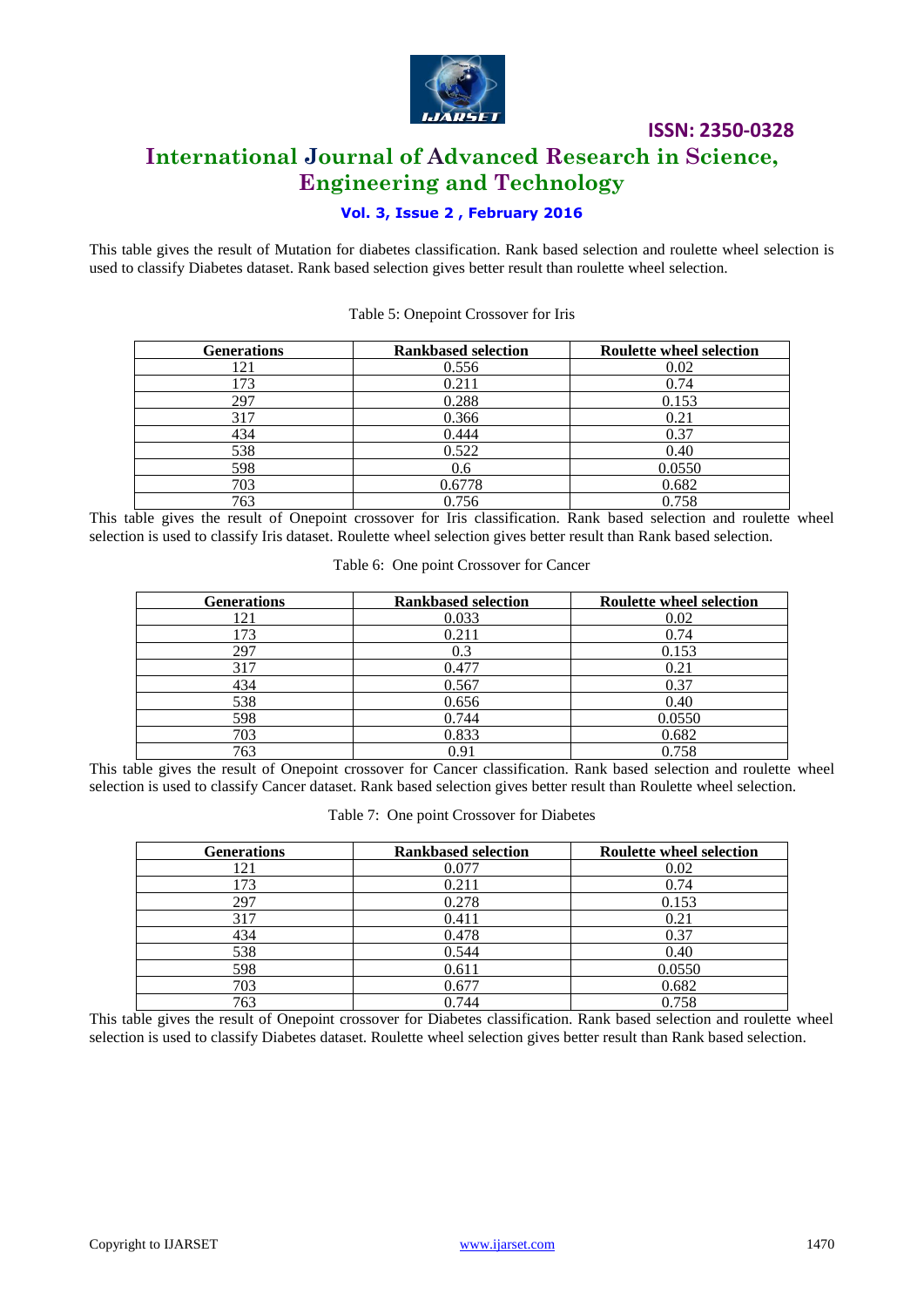

# **ISSN: 2350-0328 International Journal of Advanced Research in Science, Engineering and Technology**

# **Vol. 3, Issue 2 , February 2016**

### Table 8: Uniform Crossover for Iris

| <b>Generations</b> | <b>Rankbased selection</b> | <b>Roulette wheel selection</b> |
|--------------------|----------------------------|---------------------------------|
| 121                | 0.36                       | 0.02                            |
| 242                | 0.44                       | 0.074                           |
| 363                | 0.522                      | 0.153                           |
| 484                | 0.6                        | 0.219                           |
| 605                | 0.677                      | 0.376                           |
| 726                | 0.755                      | 0.40                            |
| 847                | 0.833                      | 0.0550                          |
| 968                | 0.911                      | 0.68                            |
| 1089               | 0.988                      | 0.758                           |

This table gives the result of Uniform crossover for Iris classification. Rank based selection and roulette wheel selection is used to classify Iris dataset. Rank based selection gives better result than Roulette wheel selection.

#### Table 9: Uniform Crossover for Cancer

| <b>Generations</b> | <b>Rankbased selection</b> | <b>Roulette wheel selection</b> |
|--------------------|----------------------------|---------------------------------|
| 121                | 0.322                      | 0.02                            |
| 242                | 0.377                      | 0.074                           |
| 363                | 0.433                      | 0.153                           |
| 484                | .489                       | 0.219                           |
| 605                | 0.54                       | 0.376                           |
| 726                | 0.6                        | 0.40                            |
| 847                | 0.711                      | 0.0550                          |
| 968                | 0.767                      | 0.68                            |
| 1089               | 0.822                      | 0.758                           |

This table gives the result of Uniform crossover for Cancer classification. Rank based selection and roulette wheel selection is used to classify cancer dataset. Rank based selection gives better result than Roulette wheel selection.

#### Table 10: Uniform Crossover for Diabetes

| <b>Generations</b> | <b>Rankbased selection</b> | <b>Roulette wheel selection</b> |
|--------------------|----------------------------|---------------------------------|
| 121                | 0.266                      | 0.02                            |
| 242                | 0.489                      | 0.074                           |
| 363                | 0.54                       | 0.153                           |
| 484                | 0.6                        | 0.219                           |
| 605                | 0.656                      | 0.376                           |
| 726                | 0.711                      | 0.40                            |
| 847                | 0.767                      | 0.0550                          |
| 968                | 0.822                      | 0.68                            |
| 1089               | 0.878                      | 0.758                           |

This table gives the result of Uniform crossover for Diabetes classification. Rank based selection and roulette wheel selection is used to classify Diabetes dataset. Rank based selection gives better result than Roulette wheel selection.

|  |  |  |  | Table 11: Mutation for Thyroid Classification |
|--|--|--|--|-----------------------------------------------|
|--|--|--|--|-----------------------------------------------|

| <b>Generations</b> | <b>Rankbased selection</b> | <b>Roulette wheel selection</b> |
|--------------------|----------------------------|---------------------------------|
| 251                | 0.556                      | 0.496                           |
| 271                | 0.211                      | 0.244                           |
| 275                | 0.288                      | 0.64                            |
| 512                | 0.366                      | 0.268                           |
| 694                | 0.444                      | 0.55                            |
| 818                | 0.522                      | 0.67                            |
| 861                | 0.6                        | 0.79                            |
| 873                | 0.756                      | 0.839                           |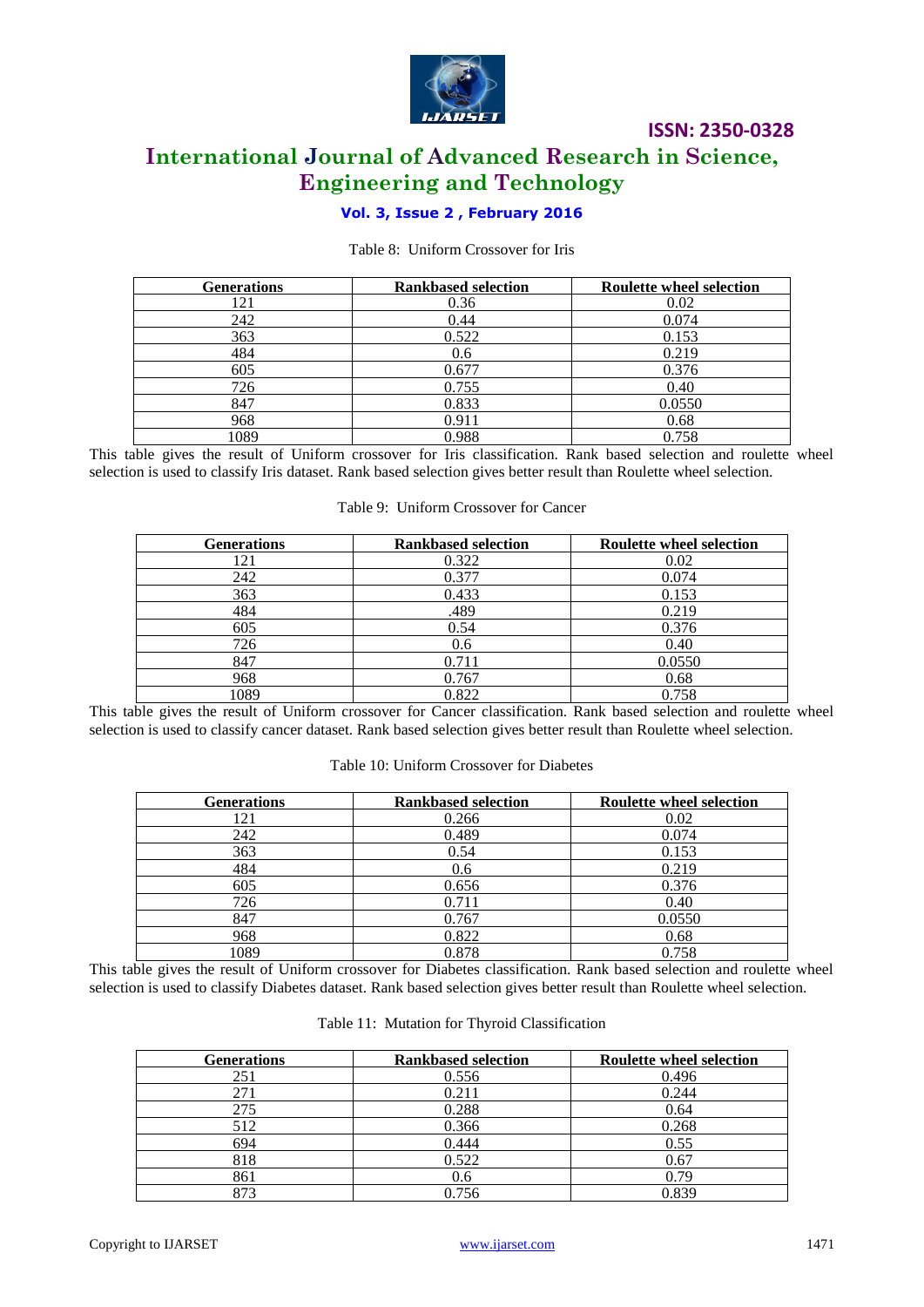

# **International Journal of Advanced Research in Science, Engineering and Technology**

# **Vol. 3, Issue 2 , February 2016**

This table gives the result of Mutation for Thyroid classification. Rank based selection and roulette wheel selection is used to classify Thyroid dataset. Roulette wheel selection gives better result than Rank based selection.

| <b>Generations</b> | <b>Rankbased selection</b> | <b>Roulette wheel selection</b> |
|--------------------|----------------------------|---------------------------------|
| 251                | 0.077                      | 0.496                           |
| 271                | 0.133                      | 0.244                           |
| 275                | 0.188                      | 0.64                            |
| 512                | 0.358                      | 0.268                           |
| 694                | 0.578                      | 0.55                            |
| 818                | 0.633                      | 0.67                            |
| 861                | 0.8                        | 0.79                            |
| 873                | 0.858                      | 0.839                           |

Table 12: Mutation for Glass Identification

This table gives result of Mutation for Glass identification classification. Rank based selection, roulette wheel selection is used to classify Glass identification dataset. Rank based selection gives better result than Roulette wheel selection.

|  | Table 13: Mutation for Water Treatment Plant |
|--|----------------------------------------------|
|  |                                              |

| <b>Generations</b> | <b>Rank based selection</b> | <b>Roulette wheel selection</b> |
|--------------------|-----------------------------|---------------------------------|
| 251                | 0.44                        | 0.496                           |
| 271                | 0.211                       | 0.244                           |
| 275                | 0.344                       | 0.64                            |
| 512                | 0.411                       | 0.268                           |
| 694                | 0.611                       | 0.55                            |
| 818                | 0.811                       | 0.67                            |
| 861                | 0.8778                      | 0.79                            |
| 873                | 0.944                       | 0.839                           |

This table gives the result of Mutation for Water Treatment Plant classification. Rank based selection and roulette wheel selection is used to classify Water Treatment Plant dataset. Rank based selection gives better result than Roulette wheel selection.

| <b>Generations</b> | <b>Rankbased selection</b> | <b>Roulette wheel selection</b> |
|--------------------|----------------------------|---------------------------------|
| 121                | 0.077                      | 0.02                            |
| 173                | 0.211                      | 0.74                            |
| 297                | 0.278                      | 0.153                           |
| 317                | 0.411                      | 0.21                            |
| 434                | 0.478                      | 0.37                            |
| 538                | 0.544                      | 0.40                            |
| 598                | 0.611                      | 0.55                            |
| 703                | 0.677                      | 0.682                           |

This table gives the result of Twopoint crossover for thyroid classification. Rank based selection and roulette wheel selection is used to classify Thyroid dataset. Roulette wheel selection gives better result than Rank based selection.

|  | Table 15: Twopoint Crossover for Glass identification |  |
|--|-------------------------------------------------------|--|
|  |                                                       |  |

| <b>Generations</b> | <b>Rankbased selection</b> | <b>Roulette wheel selection</b> |
|--------------------|----------------------------|---------------------------------|
|                    | 0.36                       | 0.02                            |
| .73                | 0.44                       | 0.74                            |
| 297                | 0.522                      | 0.153                           |
| 317                | 0.6                        | 0.21                            |
| 434                | 0.677                      | 0.37                            |
| 538                | 0.755                      | 0.40                            |
| 598                | 0.833                      | 0.55                            |
| 703                | 0.91 <sup>1</sup>          | 0.682                           |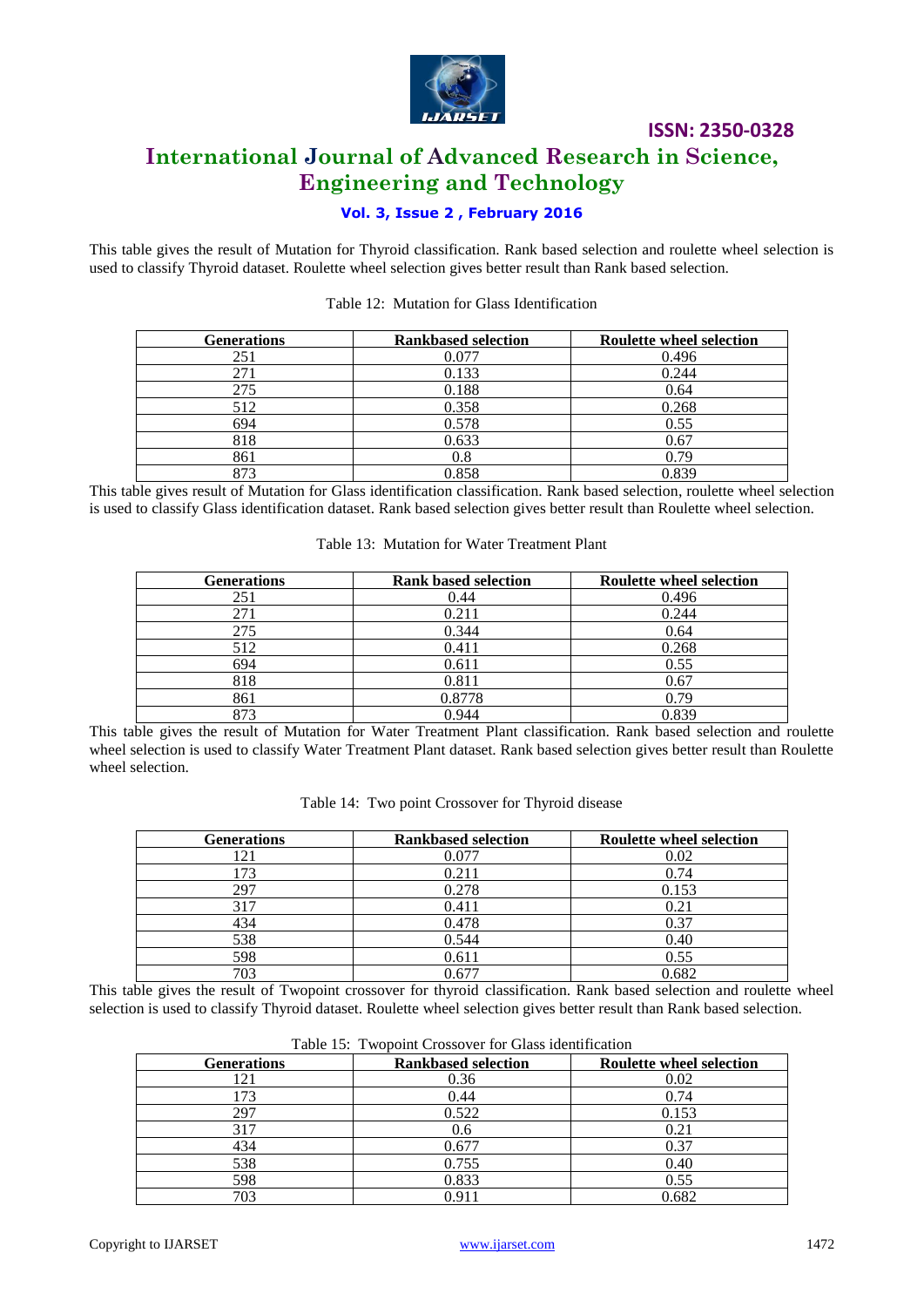

# **International Journal of Advanced Research in Science, Engineering and Technology**

# **Vol. 3, Issue 2 , February 2016**

This table gives the result of Twopoint crossover for Glass identification classification. Rank based selection and roulette wheel selection is used to classify Glass identification dataset. Rank based selection gives better result than Roulette wheel selection.

| <b>Generations</b> | <b>Rankbased selection</b> | <b>Roulette wheel selection</b> |
|--------------------|----------------------------|---------------------------------|
| l 21               | 0.44                       | 0.02                            |
| 173                | 0.522                      | 0.74                            |
| 297                | 0.6                        | 0.153                           |
| 317                | 0.677                      | 0.21                            |
| 434                | 0.755                      | 0.37                            |
| 538                | 0.833                      | 0.40                            |
| 598                | 0.911                      | 0.55                            |
| 703                | በ ዓՋባ                      | 0.682                           |

Table 16: Twopoint Crossover for Water Treatment Plant

This table gives the result of Twopoint crossover for Water Treatment Plant classification. Rank based selection and roulette wheel selection is used to classify Water Treatment Plant dataset. Rank based selection gives better result than Roulette wheel selection.

| Table 17: Uniform Crossover for Thyroid disease |
|-------------------------------------------------|
|-------------------------------------------------|

| <b>Generations</b> | <b>Rankbased selection</b> | <b>Roulette wheel selection</b> |
|--------------------|----------------------------|---------------------------------|
| 121                | 0.095                      | 0.02                            |
| 242                | 0.18                       | 0.074                           |
| 363                | 0.265                      | 0.153                           |
| 484                | 0.35                       | 0.219                           |
| 605                | 0.43                       | 0.376                           |
| 726                | 0.52                       | 0.40                            |
| 847                | 0.69                       | 0.550                           |

This table gives the result of Uniform crossover for Thyroid disease classification. Rank based selection and roulette wheel selection is used to classify Thyroid dataset. Rank based selection gives better result than Roulette wheel selection.

Table 18: Uniform Crossover for Glass identification

| <b>Generations</b> | <b>Rankbased selection</b> | <b>Roulette wheel selection</b> |
|--------------------|----------------------------|---------------------------------|
| 121                | 0.556                      | 0.02                            |
| 242                | 0.211                      | 0.074                           |
| 363                | 0.288                      | 0.153                           |
| 484                | 0.366                      | 0.219                           |
| 605                | 0.444                      | 0.376                           |
| 726                | 0.522                      | 0.40                            |
| 847                |                            | 0.550                           |

This table gives the result of Uniform crossover for Glass identification classification. Rank based selection and roulette wheel selection is used to classify Glass identification dataset. Rank based selection gives better result than Roulette wheel selection.

|  |  |  |  | Table 19: Uniform Crossover for Water Treatment Plant |  |
|--|--|--|--|-------------------------------------------------------|--|
|--|--|--|--|-------------------------------------------------------|--|

| <b>Generations</b> | <b>Rankbased selection</b> | <b>Roulette wheel selection</b> |
|--------------------|----------------------------|---------------------------------|
| 121                | 0.289                      | 0.02                            |
| 242                | 0.367                      | 0.074                           |
| 363                | 0.44                       | 0.153                           |
| 484                | 0.678                      | 0.219                           |
| 605                | 0.756                      | 0.376                           |
| 726                | 0.833                      | 0.40                            |
| 847                | በ 91                       | 0.550                           |